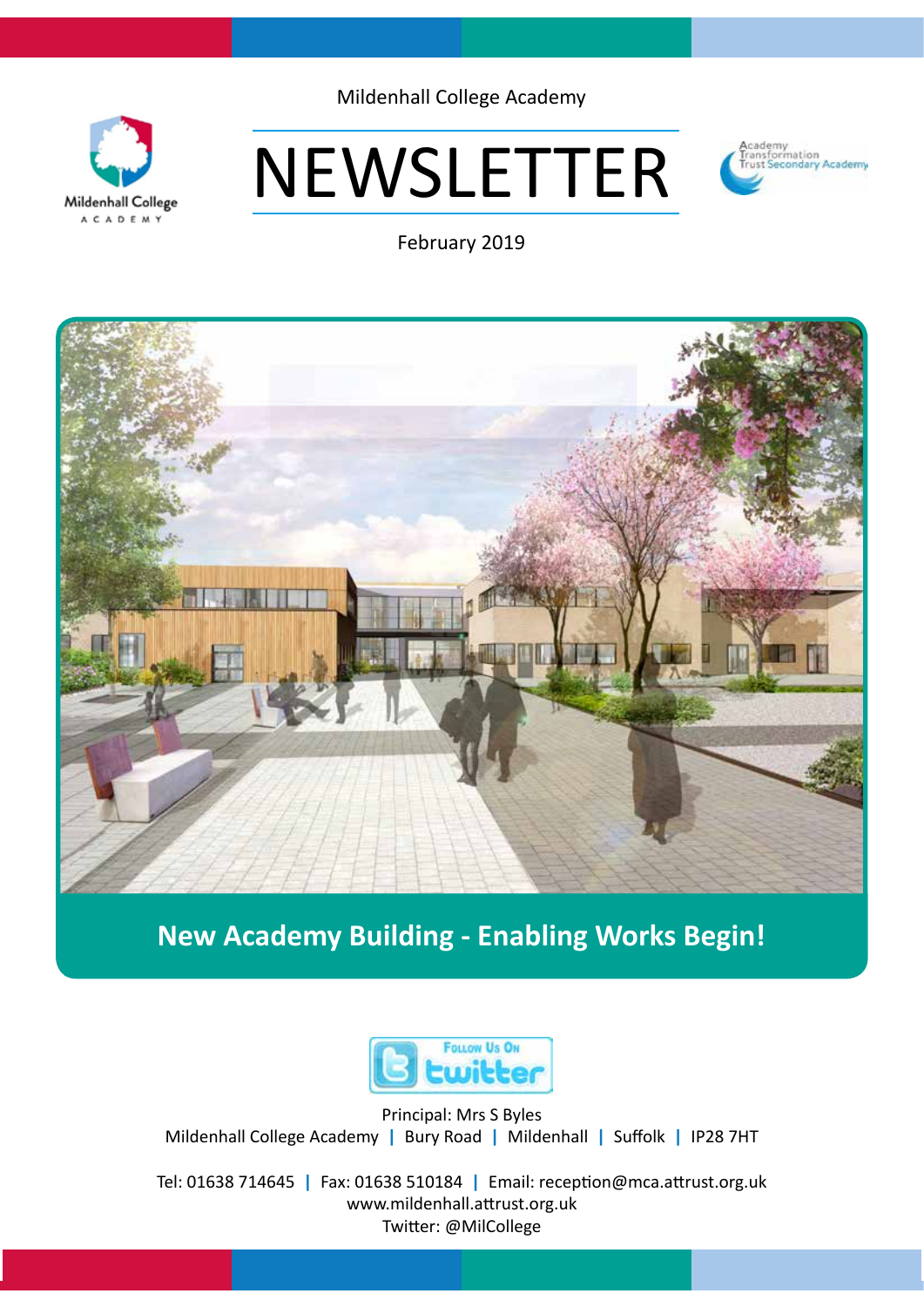

# **Dates For Your Diary**

| <b>Students Return</b>                    | Monday 25th February 2019         |
|-------------------------------------------|-----------------------------------|
| Year 11 Mock Exams 2 - week 1             | W/C Monday 25th February 2019     |
| Year 11 Mock Exams 2 - week 2             | W/C Monday 4th March 2019         |
| Year 9 Health & Social Care Nursery Visit | Monday 4th March 2019             |
| Year 8 Parents Open Morning               | Wednesday 6th March 2019          |
| Year 9 Health & Social Care Nursery Visit | Monday 11th March 2019            |
| Year 9 HPV Vaccinations                   | Monday 25th March 2019            |
| Year 10 'catch up' MMR Vaccinations       | Monday 25th March 2019            |
| Year 11 PE Moderation Day                 | Tuesday 26th March 2019           |
| Year 11 GCSE Drama Trip                   | Thursday 28th March 2019          |
| Year 7-10 A, G & T PE Trip                | Wednesday 3rd April 2019          |
| Year 7 Science Trip to Banham Zoo         | Thursday 4th April 2019           |
| Sixth Form Theatre Trip                   | Thursday 4th April 2019           |
| Prefect Trip to Thrope Park               | Friday 5th April 2019             |
| <b>Easter Holiday</b>                     | Monday 8th-Monday 22nd April 2019 |
| PD Day                                    | Tuesday 23rd April 2019           |
| <b>Students Return</b>                    | Wednesday 24th April 2019         |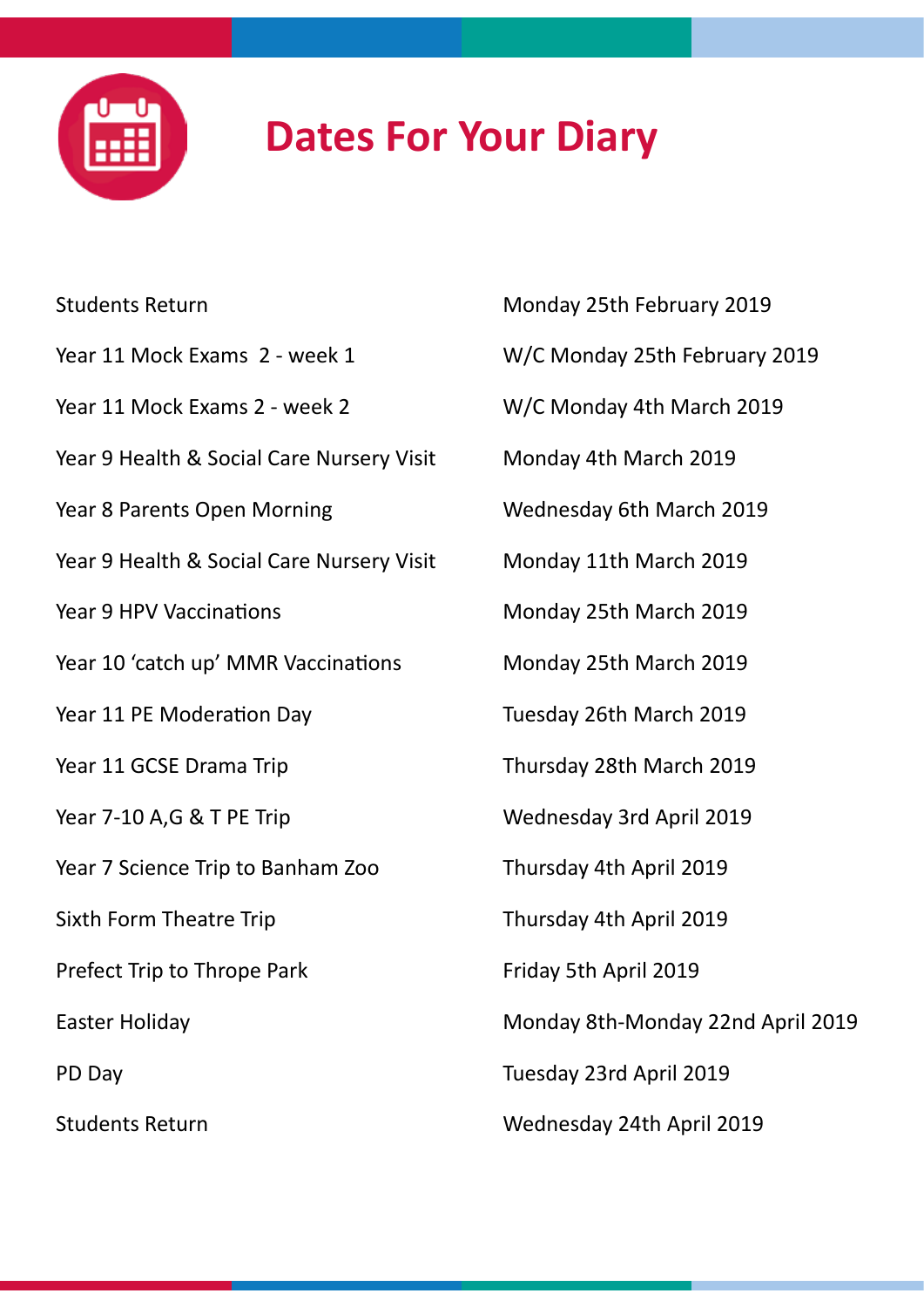#### Dear Parents and Carers

Welcome to the Spring edition of our newsletter. I am pleased to be able to announce that the enabling work has begun on the site of our new build and that RG Carter are the contractors who will be building the hub. This is very exciting news for the academy and local community and we are looking forward to the project's completion in 2020.

I am going to keep you updated with a visual record of how the site changes during the build as it transforms from a muddy field to an amazing school and public services hub (see pictures below).



I am always pleased to see students taking the initiative to do something good and I am impressed that five Sixth Formers have developed a 'MCA<sup>6</sup> app' which has been launched on both android and apple devices.

As ever you will read about many more success stories in this edition of the newsletter. Enjoy!

We have recently reviewed the process we use for issuing parents information about trips to give all a fairer chance of getting a place on those that are likely to be over-subscribed.

- 1. All pupils who receive paper copies of letters will be given these to take home on the same day that the letters are emailed to parents/carers.
- 2. For trips which could be oversubscribed the letter will state the number of places available and that these will be allocated on a 'first-come; first-served' principle.
- 3. There will be a delay between the letter being issued and when payments and forms can be returned. The date of when payments can be accepted on scopay and/or in person at the Finance Office will be specified in the letter. We will not process any requests before the stated date and time.
- 4. This will give anyone struggling to find the money a chance to speak to the trip organiser to see if any support can be given so that children do not miss out. We cannot help everyone but we may be able to help you spread the payments if it is appropriate to do so.
- 5. Pupil Premium children may also be able to have financial support for a trip. The person to contact in this case is Mr Goodenough.

I hope that you will agree that this will be a fairer system but even with this, there will be some disappointed children as it is not always possible to take everyone who wants to go on a trip. I wish everyone a happy half term break.

Yours sincerely

Mrs S Byles Principal



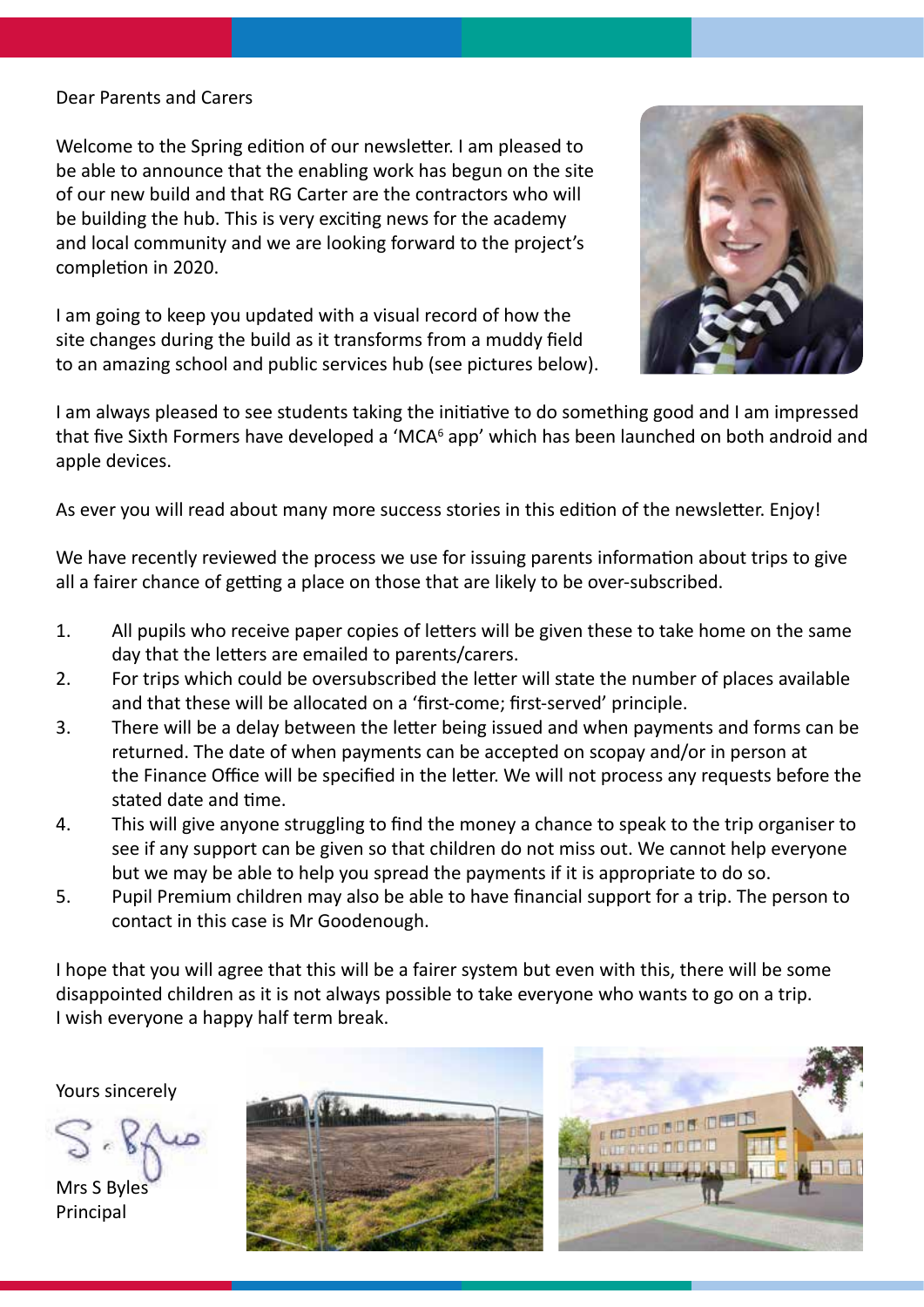# **NEWS - CHARITY**

## **Charity Haircut**

Year 8 student Georgie Houston and Year 10 student Robyn Jay both recently decided to have their long hair cut to raise money in aid of the Little Princess Trust.

The Little Princess Trust are a charity organisation who provide real hair wigs, free of charge, to children across the UK and Ireland that have lost their own hair through cancer treatment.

Georgie is pictured right with her new shorter haircut proudly holding her letter of support from the RT Hon Matt Hancock MP.





## **Charity Update**

On Friday 16th November 2018 we supported the national Children in Need charity and raised an impressive **£1,056.93**.

We also looked at which local charity we want to support in 2019. Our Year 11 Fundraising Team short listed the various nominations to :

- 1. King's Project Emergency Food bank
- 2. Bury Drop In
- 3. Scotty's Little Soldiers East Anglian branch
- 4. Taylor Bewick Memorial Fund

Each Tutor group, as well as MCA<sup>6</sup> were given the chance to vote for the charity of their choice. The overwhelming number of votes were to support a memorial fund for Taylor Bewick.

Taylor was a former pupil of MCA who suffered from the degenerative condition Duchenne's disease – a rare genetic disorder that he was born with.

Sadly Taylor passed away earlier in the year and we as an academy will raise money for Duchenne UK in his memory over the course of 2019.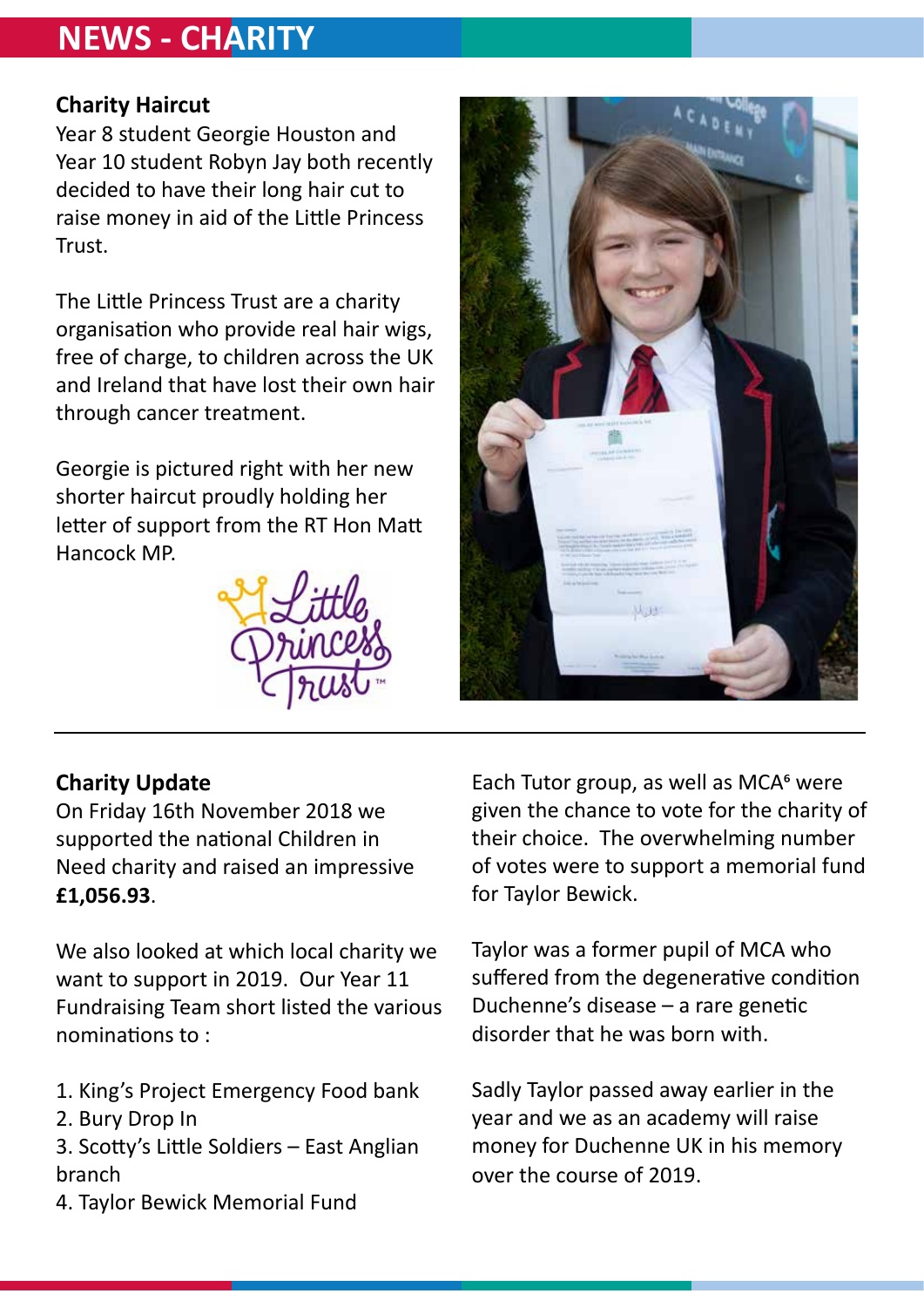# **NEWS - MILDENHALL HUB**

![](_page_4_Picture_1.jpeg)

On Monday 14th January 2019 Councillors and other members of the Mildenhall Hub team gathered at the site to congratulate construction company RG Carter on being appointed to take on the build after agreeing the contract worth more than £39 million.

James Wilson, director and general manager at RG Carter, said:

"RG Carter is delighted to have been given the opportunity to be a part of this unique and innovative project."

Susan Byles, Principal of the Academy, said:

"The hub will provide the new school building which young people in and around Mildenhall so richly deserve. The students will benefit not only from having a better educational setting but also from working with the other hub partners."

The hub, which will open in 2020, will include a new school, children's centre, new leisure facilities, a health centre, facilities for Suffolk police, West Suffolk Council and Suffolk County Council, as well as a library, job centre and Citizens Advice centre.

Enabling works, including a sewer division, are already taking place ahead of construction getting fully underway in the spring.

![](_page_4_Picture_10.jpeg)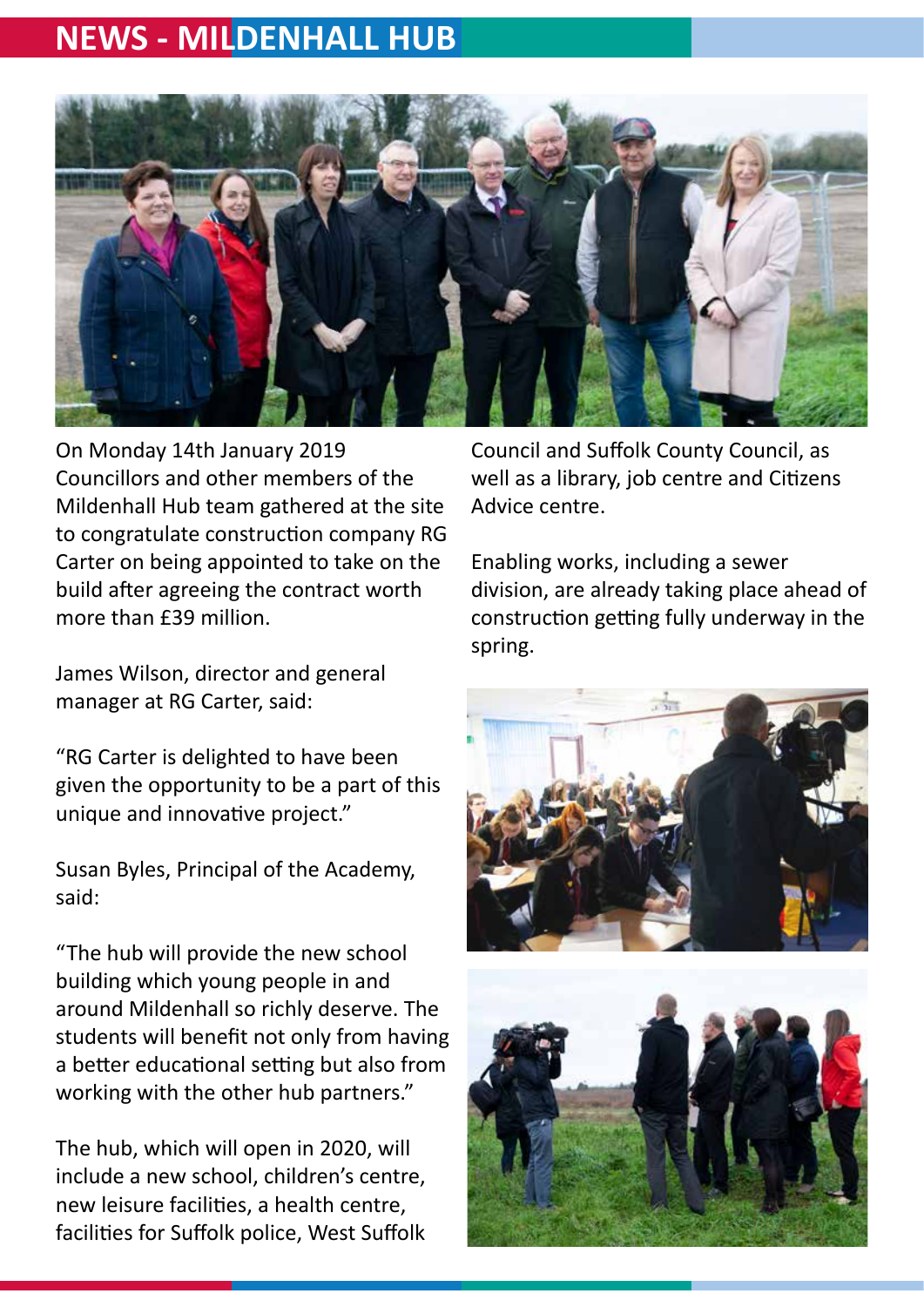# **NEWS - VISITING PROFESSOR**

On Tuesday 29th January 2019 we welcomed Professor Tim Minshall, Head of the Institute for Manufacturing and Centre for Technology Management at Cambridge University.

This particular seminar explored the concept of innovation and its importance in the modern technological world.

Professor Tim Minshall engaged our young learners with design Innovation examples that have helped, shaped, or will develop, humanity's progress.

He discussed the idea of failure being an integral component of success in great detail, making reference to Tesla's landing rocket and the number of failed attempts made in order to achieve the desired outcome, which is a rocket that can take off, travel to space and return to earth and land. This event was hugely enriching for our design students at MCA.

![](_page_5_Picture_5.jpeg)

![](_page_5_Picture_6.jpeg)

It encouraged the students to believe that anyone can be an innovator if they have an idea and to not be put off by failure!

![](_page_5_Picture_8.jpeg)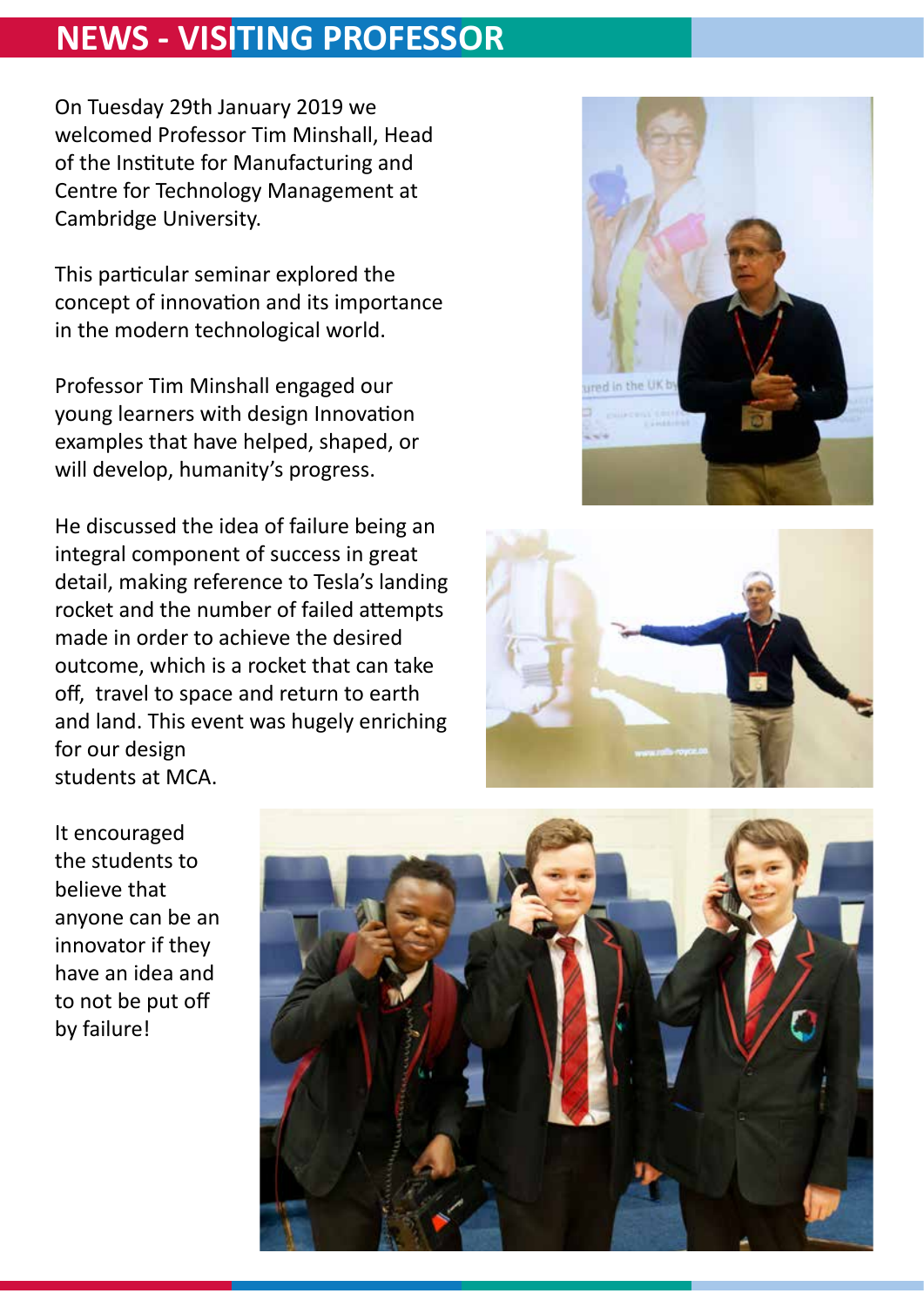# **NEWS - MATHS TASK**

During December each Year 7 Maths class was taken into the library to do some maths using the classification system of non-fiction books.

The Dewey Decimal System is what is used to classify the non-fiction books in libraries all over the world. Students were tasked with using the reference system to answer some calculations, then they were also asked to solve some calculations and find what type of book was to be found at that number.

![](_page_6_Picture_3.jpeg)

This allowed the students to become more familiar with the non-fiction section of the library as well as putting some maths skills into practice in a very different setting.

![](_page_6_Picture_5.jpeg)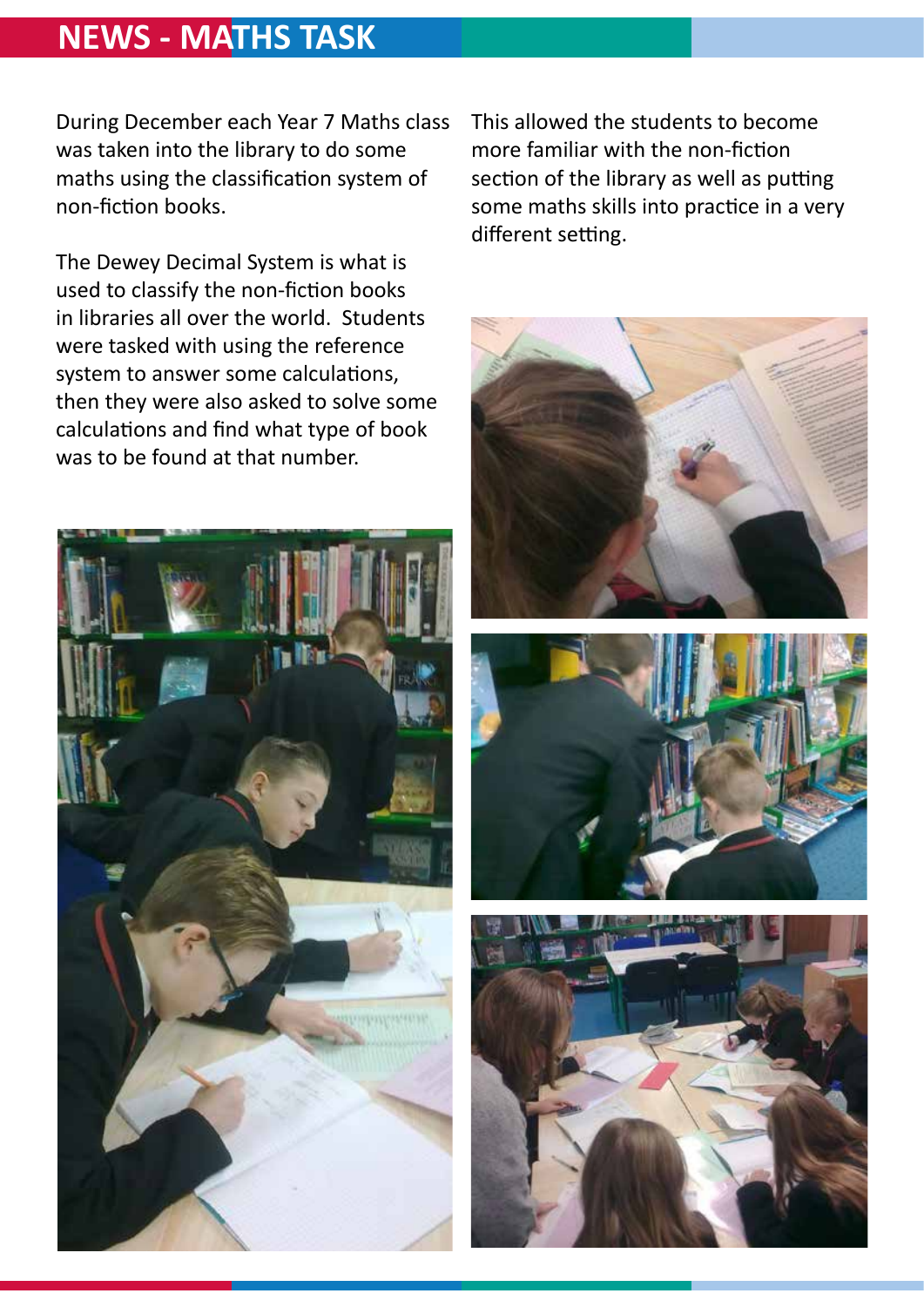## **NEWS**

### **Elmers Big Parade**

From June to September, Ipswich is set to play host to an amazing and colourful art trail set in and around the town centre.

*Elmer's Big Parade Suffolk* will bring together artists and schools from across the county to design and create their own Elmer to add to the herd and raise money for the charity St. Elizabeths Hospice.

MCA will be taking part in this exciting art opportunity and our very own Elmer has already arrived safe and sound at the academy.

At the moment we are in the planning stage and are going through the fantastic entries submitted in the competition to design our Young Elmer. Students in the shortlisted top ten entries will form our painting team, who will work together

![](_page_7_Picture_6.jpeg)

to turn the winning design into a work of art. As we make make a start and begin to paint our Elmer, keep your eyes peeled for updates and pictures in newsletters and on twitter.

#### *Miss Moles-Smith*

## **Meet the Governor Dr Jo Brei-Crawley**

![](_page_7_Picture_10.jpeg)

I am very excited to be a community governor for MCA and learn more about the British education system. I have been working in the US education

system for over 30 years, most of this time in US overseas schools. I have worked in a wide range of age groups including primary schools, middle schools,

and have been an assistant principal. I have taught university courses in early childhood education and technology. I have a Master's Degree in Administration, an Educational Doctoral Degree in Curriculum and Instruction and advanced studies in technology. Currently I am the Educational Technologist at Lakenheath Middle School. As a community governor I feel that I can bring in a new perspective to MCA while bringing back to my school in Feltwell examples of exemplary instruction.

My responsibilities in the academy are for MFL and Maths.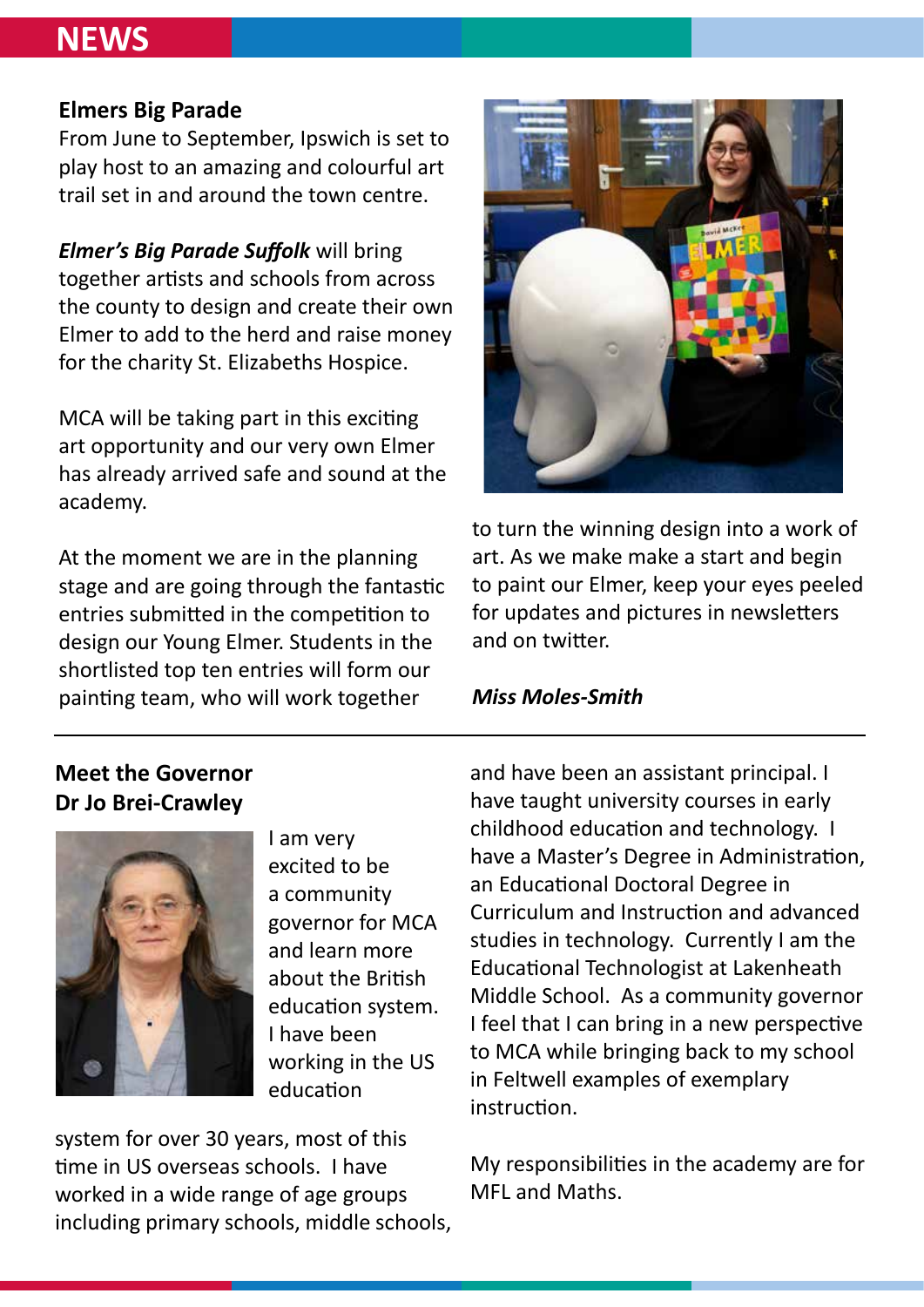# **NEWS - LEGO LEAGUE**

![](_page_8_Picture_1.jpeg)

On Friday 18th January 2019, Mildenhall College Academy took two teams to The Forum in Norwich to take part in this year's Lego League. For some of the students it was their fourth year competing; for others it was their first time competing.

The morning session consisted of the three judging tasks. The first task was the project presentation, where students had to present the findings of their research to a problem, and come up with an innovative idea to resolve a problem going into space. Task two was the robot design. The students had to discuss their robot and why they made certain decisions. Task three was the core values task, where the students had to discuss how they had worked as a team

and overcome problems. Both teams did incredibly well in all three of these tasks.

During the afternoon session the students got to see how well their programming of their robot worked. Team two did slightly better than team one here but team one worked hard to close the gap through the course of the three robot games.

At the awards ceremony, both teams were awarded a trophy. Team one were awarded the trophy for Core Values showing how well that they had worked as a team throughout the course of the preparation and the event. Team two were awarded best newcomer.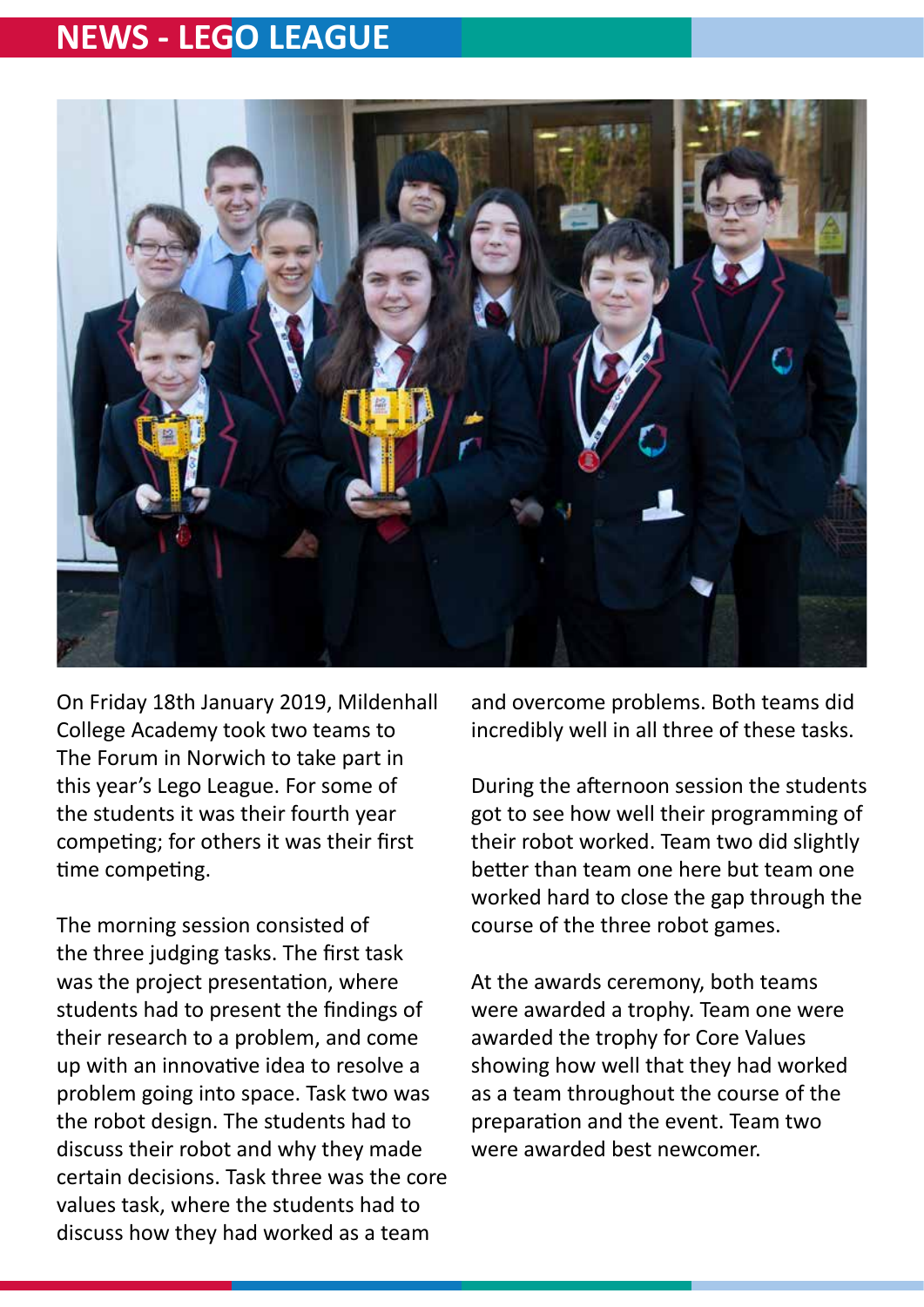# **NEWS - SIXTH FORM**

![](_page_9_Picture_1.jpeg)

## **MCA6 App**

In July Mrs Sanders-Pope set a group of Sixth Form students the challenge of creating a new app for students at MCA<sup>6</sup> as part of their work experience.

Finlay Boyle, Dan Arnold, Callum Cash, Freddie Webb and Jake Bozward were selected as the development team to design, develop and test this app. First they had to meet with their client (Mrs Sanders-Pope) and work out what she wanted. At times they also had to tone down her ambition which gave them a realistic project experience. The next task was to put this into some form of plan of action and then start to design the user interface and functionality of the app.

They took over red office and plastered the walls with ideas, database designs and algorithms before getting on with some coding. Sub teams were formed

with Finlay Boyle taking the project manager role.

By the end of the week a working app was created with an admin interface and the team had to present their app to Mrs Byles and Mr Skillern. They explained what they had done and both were incredibly impressed and gave permission for the app to be published to students.

This app went live in January 2019 and is now available as a free download to students and staff.

Students will be able to use this app to view information, notices and access key websites.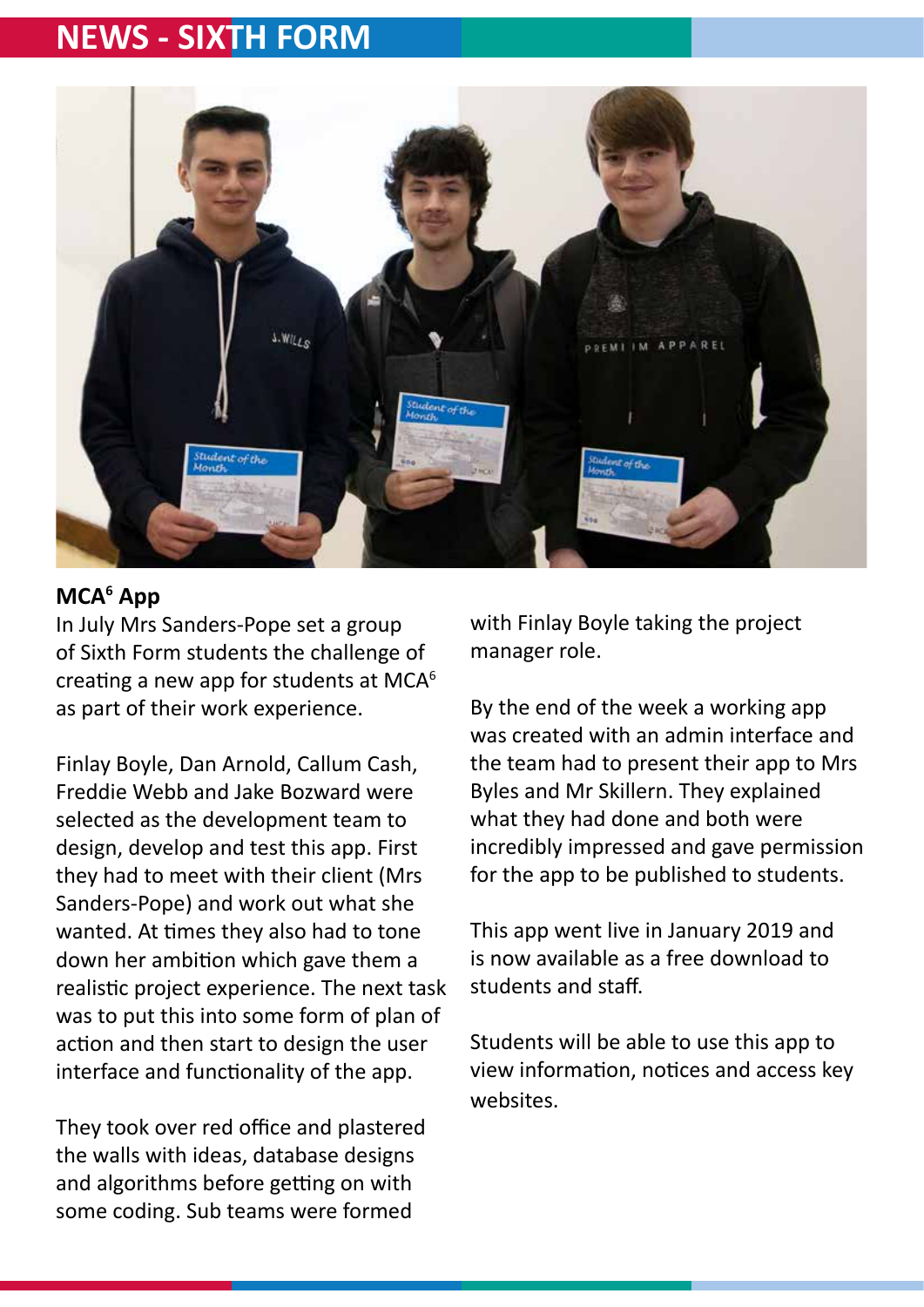# **NEWS - TRANSPORT**

## **Home to Academy Transport**

Do you have a procedure in place if your child's bus is late picking them up in the morning?

Late buses are buses which have not arrived 20 minutes after their timetabled pick up. If this happens it is recommended you follow this course of action:

**1.** Your child contacts you with their stop and bus route

**2.** Ask them to stay at the stop

**3.** Call the Academy on **01638 714645** to report the late bus

If the academy is not already aware of the delay, we will look into the situation and call you back.

Please lodge a complaint with Suffolk Passenger Transport by calling them on **0345 606 6173**.

## **Post 16 Home to Academy Transport**

If you currently travel on a route operated by Suffolk Passenger Transport and are looking to attend MCA<sup>6</sup> in September you may not be aware that transport is NOT automatically provided. Suffolk Passenger Transport currently operates a Post-16 discretionary travel scheme where you can apply for a place by registering with them by the 31st May at **www.suffolkonboard.com/apply**. If they are able to offer you a place they will send you an invoice. However if they are unable to offer you transport, and you applied by the deadline of 31st May, they

will write to advise you of this before the start of term.

Alternatively you can travel to MCA $6$  by public transport. All 16-19 year olds can apply for a free Endeavour Card which is accepted by the majority of bus service providers in Suffolk. This card gives young people a minimum of 25% discount on an adult bus fare anytime. You do not need to be in full-time Post-16 education to benefit from the free Endeavour Card. To find a full list of bus operators that accept the Endeavour card and apply, visit **www.endeavourcard.co.uk**. You can also contact bus operators directly to see what ticket options they offer. Details of all operators are available at: **www.suffolkonboard.com/operators**.

![](_page_10_Picture_13.jpeg)

![](_page_10_Picture_14.jpeg)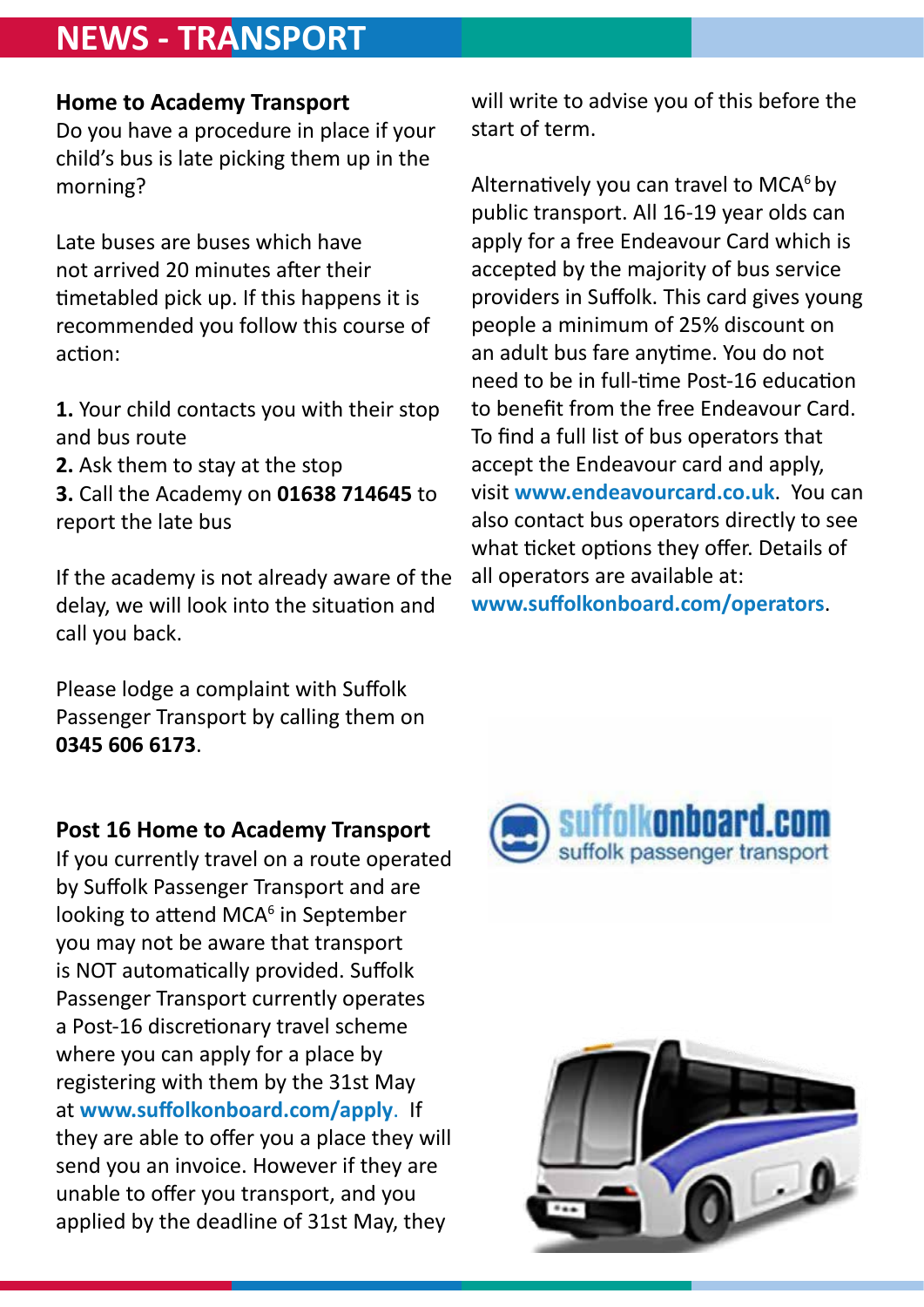# **NEWS - SIXTH FORM**

![](_page_11_Picture_1.jpeg)

### **Operating Theatre Live**

On Tuesday 18th December 2018 a group of Year 12 and 13 students attended a trip accompanied by Mr Smith to West Suffolk College to take part in 'Operating Theatre Live' – an interactive workshop learning about human anatomy and what it's like to be a doctor.

Before entering the theatre, we were provided with a full set of scrubs (including a face mask) as well as a stethoscope. The day then involved multiple dissections including having a whole pig's head placed in front of us to dissect! We had to remove the brain in order to further investigate this organ.

We also got to investigate the respiratory system and were able to dissect the lungs and heart of a pig in order to look fully

at their structures and talk about the functions.

At lunch time there were lots of opportunities to ask various people questions about universities and possible future pathways with specialists on hand to help with things such as personal statements and interviews.

The day was very hands on and interesting and we all came away with a wealth of new knowledge that is above and beyond what is regularly taught in A-level courses. It was an opportunity that not many 16-18 year olds have and I think it will help us to be more successful when we apply to universities in the future.

*Lucy King, Year 12*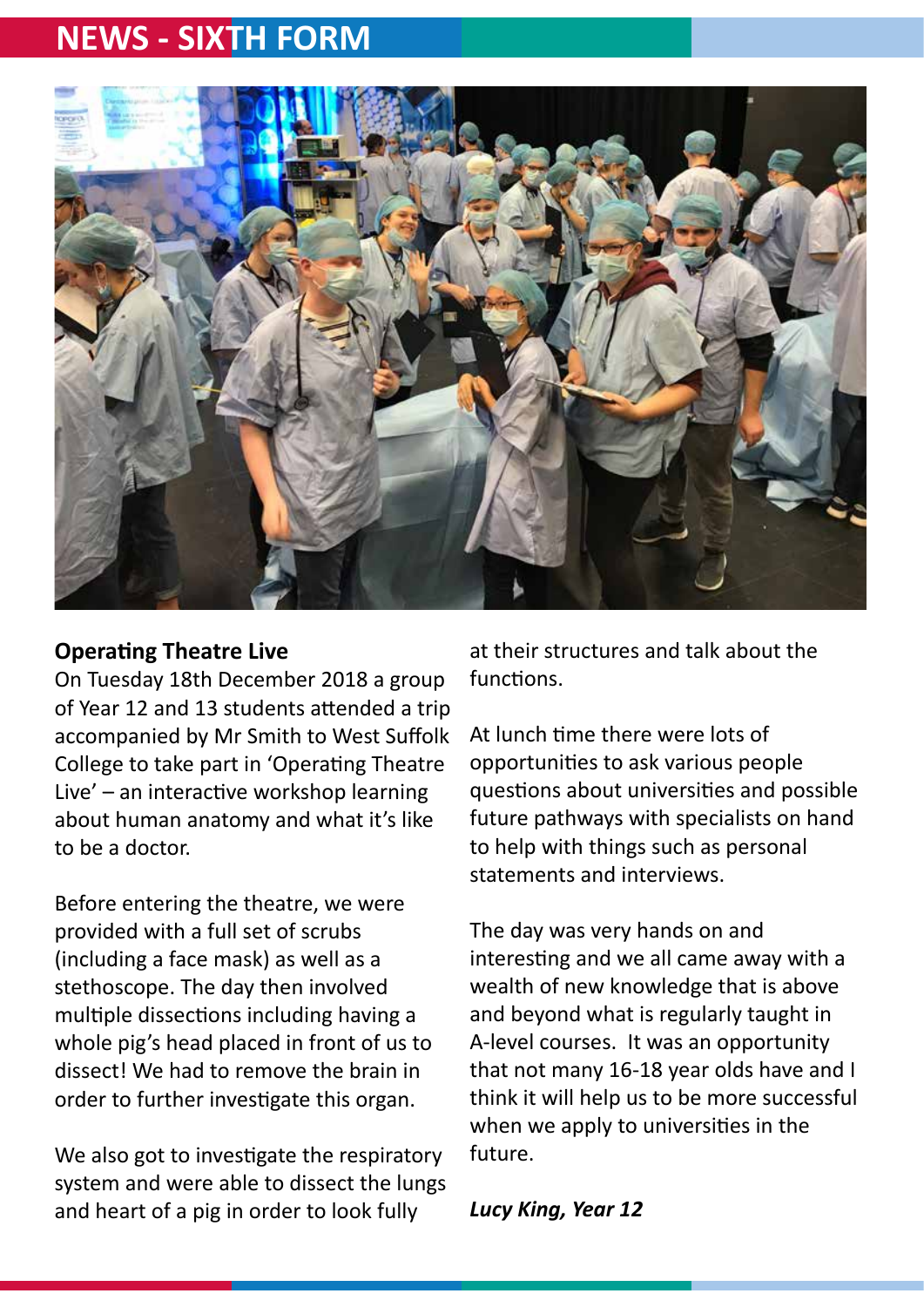# **NEWS - GCSE DRAMA WORKSHOP**

![](_page_12_Picture_1.jpeg)

On Tuesday 22nd January 2019 GCSE Drama students enjoyed a visit from theatre company *Splendid Productions* who specialise in creating performances based on classic texts in a modern and exciting way. They also portray in their work that politics and theatre can work really well together and create performances that make the audience think about what is going on in the world currently.

Workshop leader John taught our GCSE students different techniques and methods that they could use when creating their own pieces of theatre.

The day started off with playing some games to work on reaction skills and to make sure that everyone was wide awake! He then moved on to different activities to get the students thinking about how to add meaning into their performances. The day ended with students creating a performance based

![](_page_12_Picture_5.jpeg)

on a fairy tale using the different techniques that they had learnt. After the workshop John spoke to the group about his experiences in the acting industry. He told the students about what going to Drama School was like and discussed the different professional work that he has done.

Students gained a lot from the day and have now started to use the techniques learnt in their practical performance.

![](_page_12_Picture_8.jpeg)

![](_page_12_Picture_9.jpeg)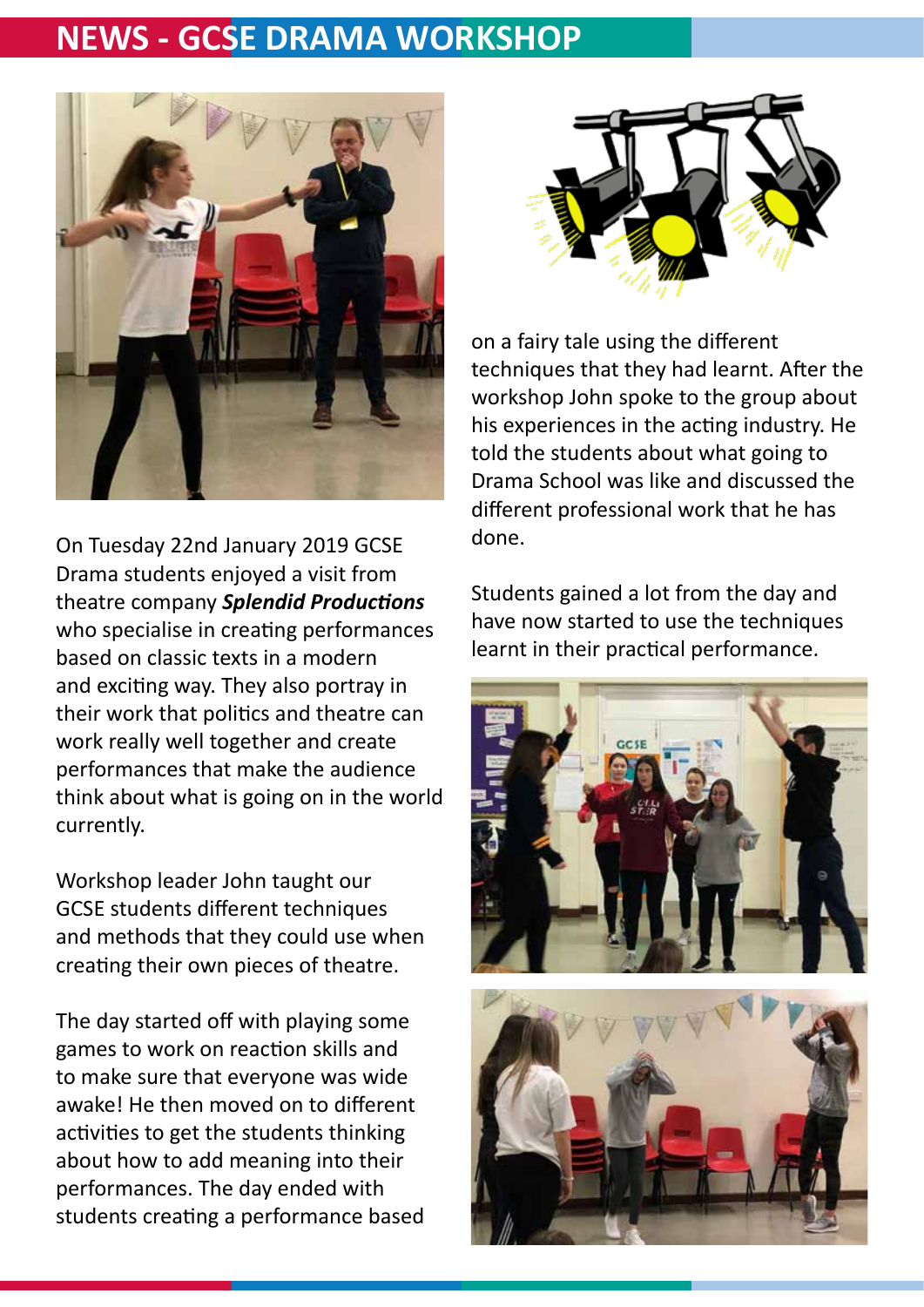# **NEWS - SPORT**

Once again it has been a busy half term for the PE faculty. We are thrilled to have taken two teams to compete in Suffolk County Finals competitions this half-term.

The students involved have excelled in local leagues and Western Area competitions to qualify for the finals.

It is very rare for us to have two teams representing the academy in County Finals in the same year.

## **Indoor athletics**

The U13 and U15 boys' and girls' indoor athletics teams have been in action in recent weeks. The format of the Western Area competition, held in Newmarket, featured a mixture of individual and team events across a range of throwing, jumping and running disciplines. Stand-out performers for MCA were the U15 girls team of Amalee Neill Gourlay Mia Bewick, Luna Dimande, Emily Stokes Esme Riser, Jessie Beale and Jemima Kent. They fought off competition from the likes of King Edward VI School, Castle Manor Academy, Ormiston Sudbury Academy and Newmarket Academy to finish runners-up.

The girls narrowly missed out on a place in the county finals, beaten to top spot by Thomas Gainsborough School. Well done to all U13 and U15 athletes who represented the academy so well across two afternoons of competition.

#### **Sports Studies**

Our Year 12 Sport Studies students have been creating the Cardiovascular system to test their recall of knowledge.

![](_page_13_Picture_9.jpeg)

![](_page_13_Picture_10.jpeg)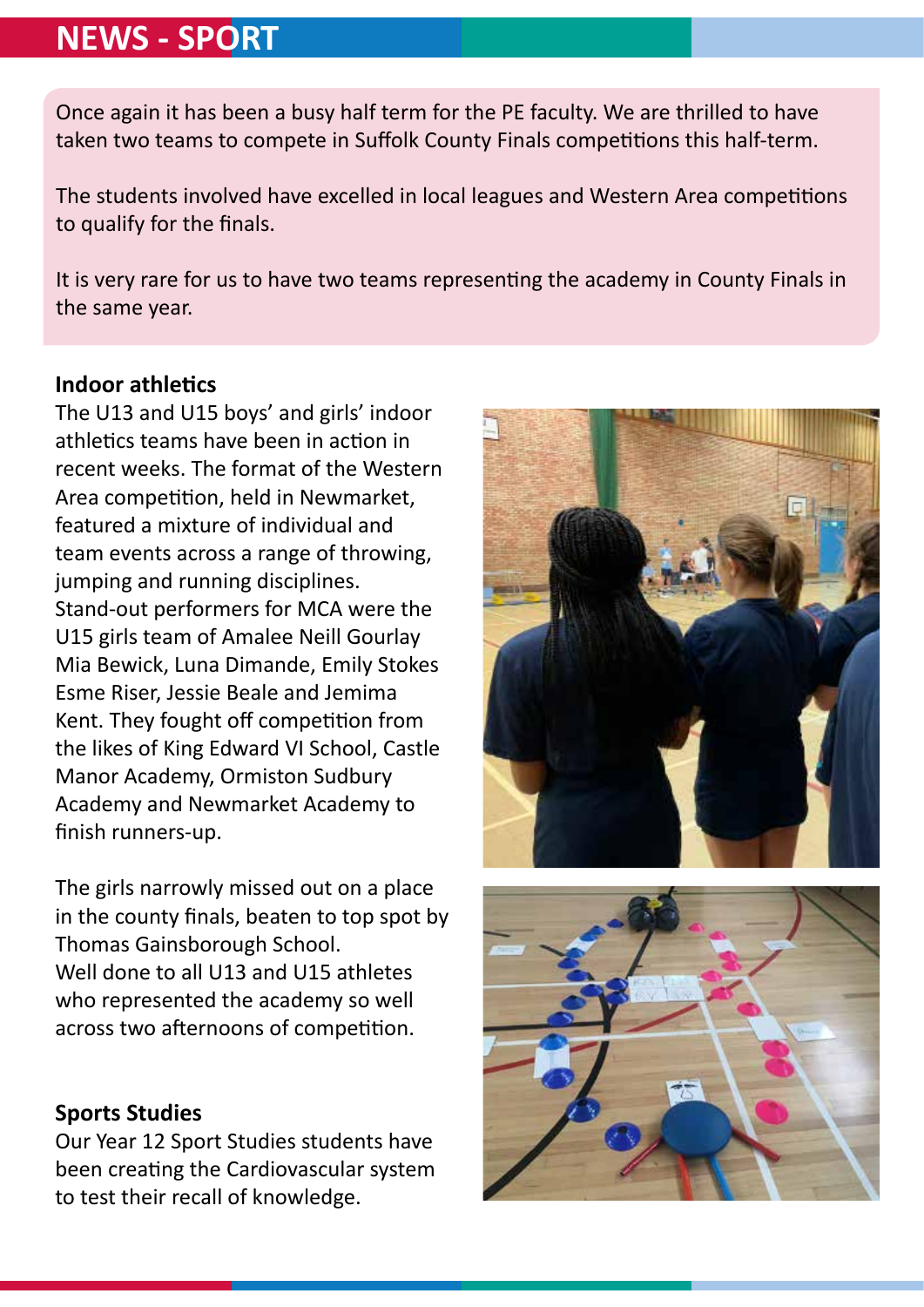# **NEWS - SPORT**

## **Basketball**

The U16 girls basketball team competed in the Suffolk Schools County Finals on Tuesday 29th January 2019.

Some excellent basketball was played in the first match as we scored 32 points before losing out to a strong Copleston High School side.

## **Badminton**

On Wednesday 30th January 2019 our U16 girls badminton team competed in the Suffolk Schools Badminton Finals in Ipswich. Overall they finished as one of the runners-up. Top performances came from Esme and Abi who won two of their five matches.

## **Cross Country**

Year 13 student Reuben Handy took a break from competing in cross country just over a year ago.

He has been focusing on playing football and cricket since. Reuben was recently persuaded to enter the U20 mens race at the Suffolk Cross Country Championships at Culford on Sunday 6th January 2019. Not only did he run very well, but he won the race!

We would also like to congratulate Year 8 student Ben Peck who also won his race at Culford on Sunday to become the U13 Boys Suffolk Schools Cross Country champion.

![](_page_14_Picture_10.jpeg)

Under 16 Girls Basketball Team

![](_page_14_Picture_12.jpeg)

Under 16 Girls Badminton Team

![](_page_14_Picture_14.jpeg)